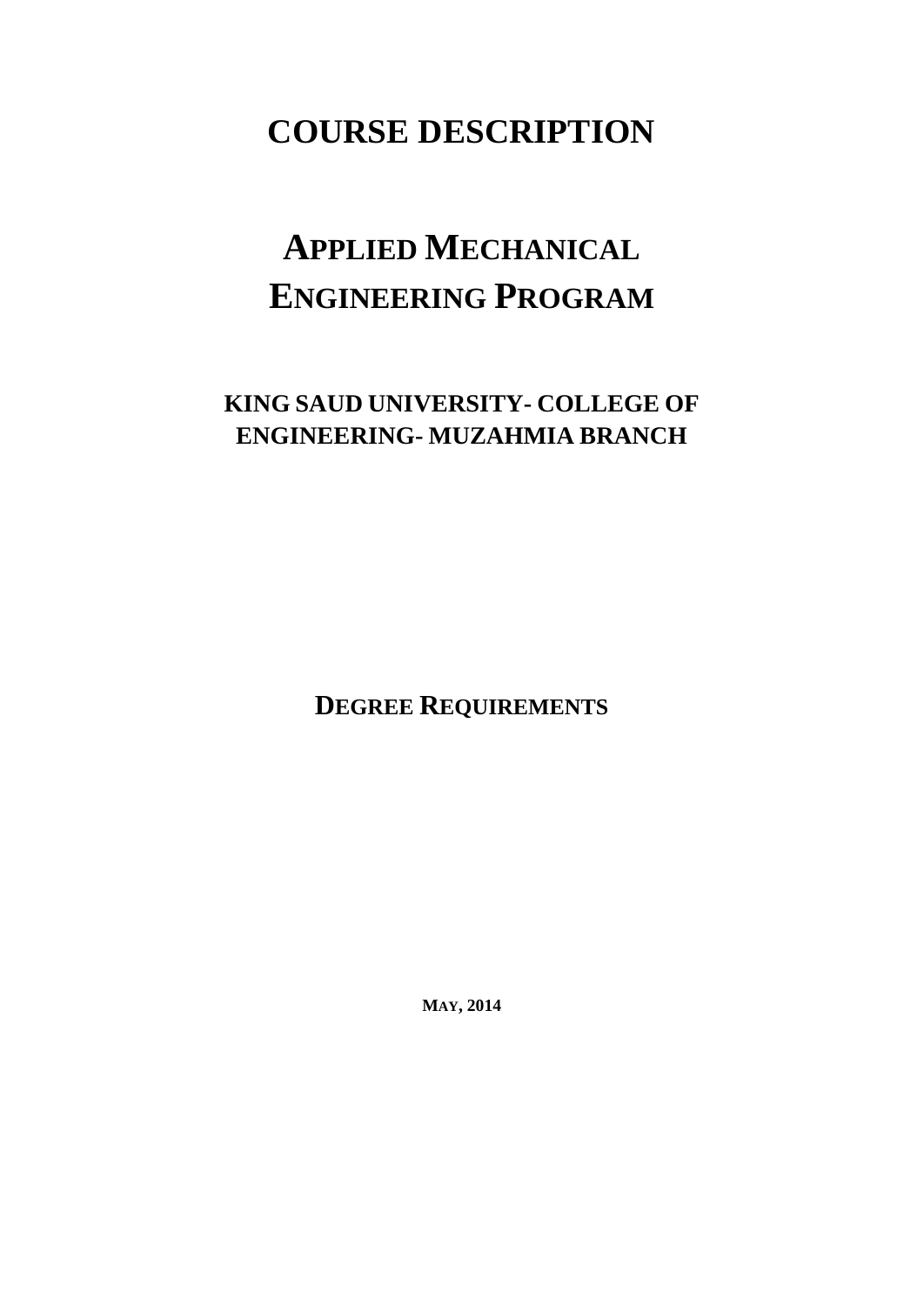### **COURSE DESCRIPTION**

#### **MATH 140 - Introductory Mathematics** *2(2-1-0)*

Basic Algebraic Operations, Equations and Inequalities, Graphs, Functions, Polynomials and Rational Functions, Exponential and Logarithmic Functions, Trigonometric Functions, Trigonometric Identities and Conditional Equations, Systems of Equations and Inequalities; Matrices, Sequences and Series.

Pre-requisites: *None*.

#### **MATH 150 - Differential Calculus** *3(3-1-0)*

Limits and Continuity: The Concept of Limit, Computation of Limits, Continuity and its Consequences, Limits Involving Infinity, Formal Definition of the Limit. Differentiation: The Concept of Derivative, Computation of Derivatives (The Power Rule, Higher Order Derivatives, and Acceleration), the Product and Quotient Rules, The Chain Rule, Derivatives of Exponential and Logarithmic Functions, Implicit Differentiation and Inverse Trigonometric Functions, the Mean Value Theorem. Applications of Differentiation: Indeterminate Forms and L'Hopital's rule, Maximum and Minimum Values, Increasing and Decreasing Functions, Concavity and the Second Derivative Test, Optimization, Related Rates.

Pre-requisites: *None*.

#### **ENG 140 - English Language I** *8(20-0-0)*

This initial stage of the course is designed to give the students a strong foundation in the language, improving their command of English as well as improving their vocabulary, reading, writing and communication skills. In the process of improving these skills, students will also develop their confidence in the language and also their presentation skills. These all contribute to the life skills of the student and help to prepare them for their future studies and careers beyond KSU. As the course progresses and students reach a higher level of English, the focus will switch to the academic side of the language. This will involve preparing students for the style of language they will need for their future studies.

Pre-requisites: *None*.

#### **ENG 150 - English Language II** *8(20-0-0)*

The final assessment for the course is the highly regarded International English Language Testing System (IELTS), which is used as a qualifying test for students wishing to attend university in many countries including the UK and Australia. Specialist material will be used to prepare students for this test with the aim of reaching an IELTS score of 5.0 by the end of the year.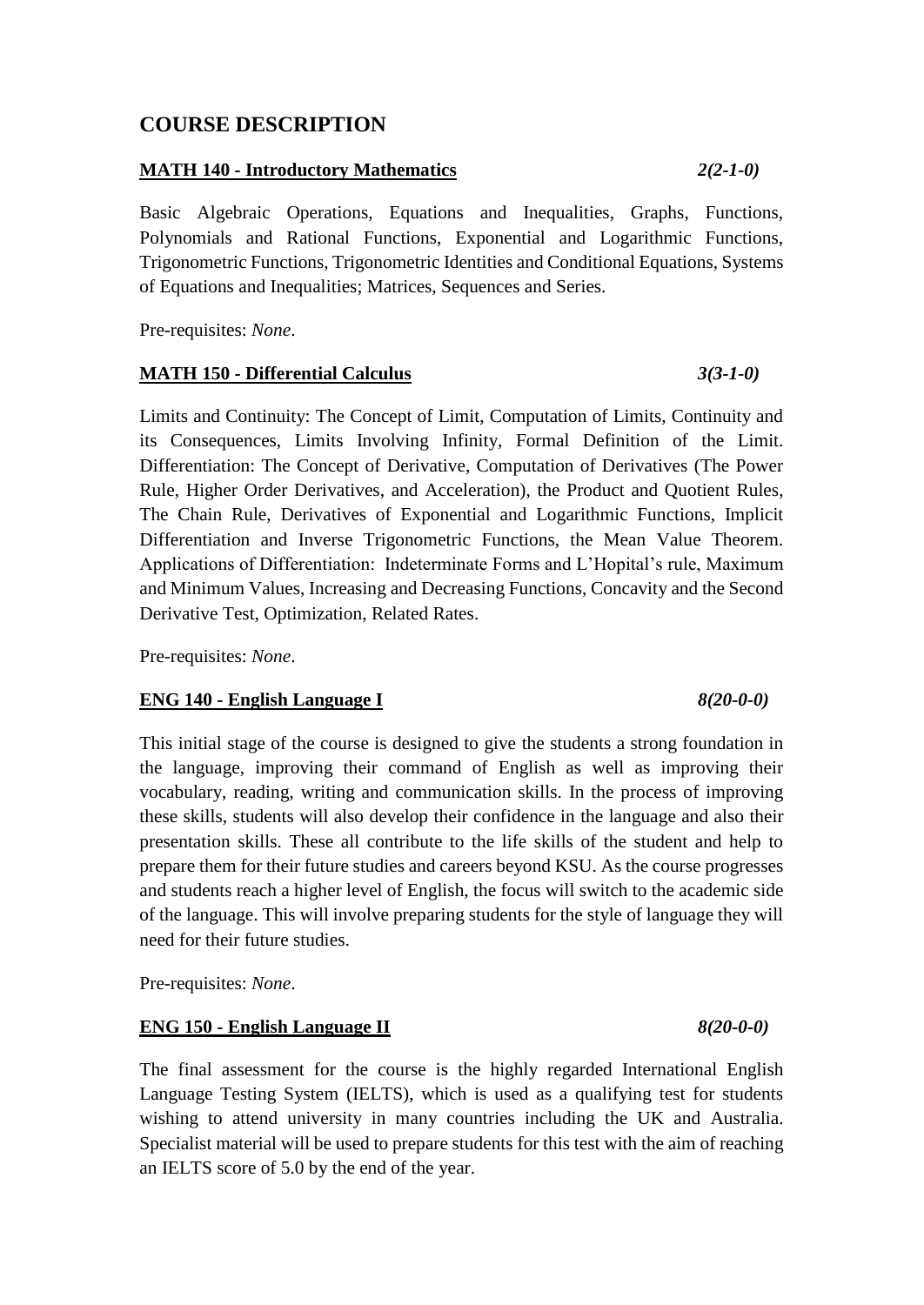Pre-requisites: *None*.

**IT 140 - Computer Skills** *3(0-0-6)*

Basic Concepts of Information Technology, Using a computer and Managing Files, Word Processing, Spreadsheets, Databases, Presentation.

Pre-requisites: *None*.

#### **CHS 150 - Health & Fitness** *1(1-1-0)*

Subjects about general health, body and brain fitness.

Pre-requisites: *None*.

#### **CUR 140 - Learning , Thinking and Research Skills** *3(3-1-0)*

Learning skills**:** Self-management for learning, Learning tools, Reading strategies, Second language learning skills, Test administration. Thinking skills: Theory Of Inventive Problem Solving (TRIZ), Rounding Thinking, Expanding perception, Creative thinking. Research skills: Problem determining, Search for information strategies, Sites of sources, access this information, Using thin formation, Information construction, Information evaluation.

Pre-requisites: *None*.

#### **ENT 101 – Entrepreneurship** *1(1-1-0)*

Subjects about fundamentals of entrepreneurship and its scientific applies, developing creative thinking, entrepreneur and analysis skills, developing thoughts and converting them to successful commercial projects, increasing of self-trust by speaking in business world language, skills for planning & organization to establish a commercial business, skills of teamwork administration and cooperation with colleagues.

Pre-requisites: *None*.

#### **COM 140 - Communication Skills** *2(2-1-0)*

This course deals with communication skills as a tool for achieving personal psychological and social adaptability. It is one of the key skills in matrix of (selfdevelopment skills) this course covers skills related to communication sufficiency comprised of a wide array of major matrix of knowledge, skills and approaches comprised in four main sufficiency: Knowledge sufficiency, Social sufficiency, Comprehension sufficiency, Productive sufficiency.

Pre-requisites: *None*.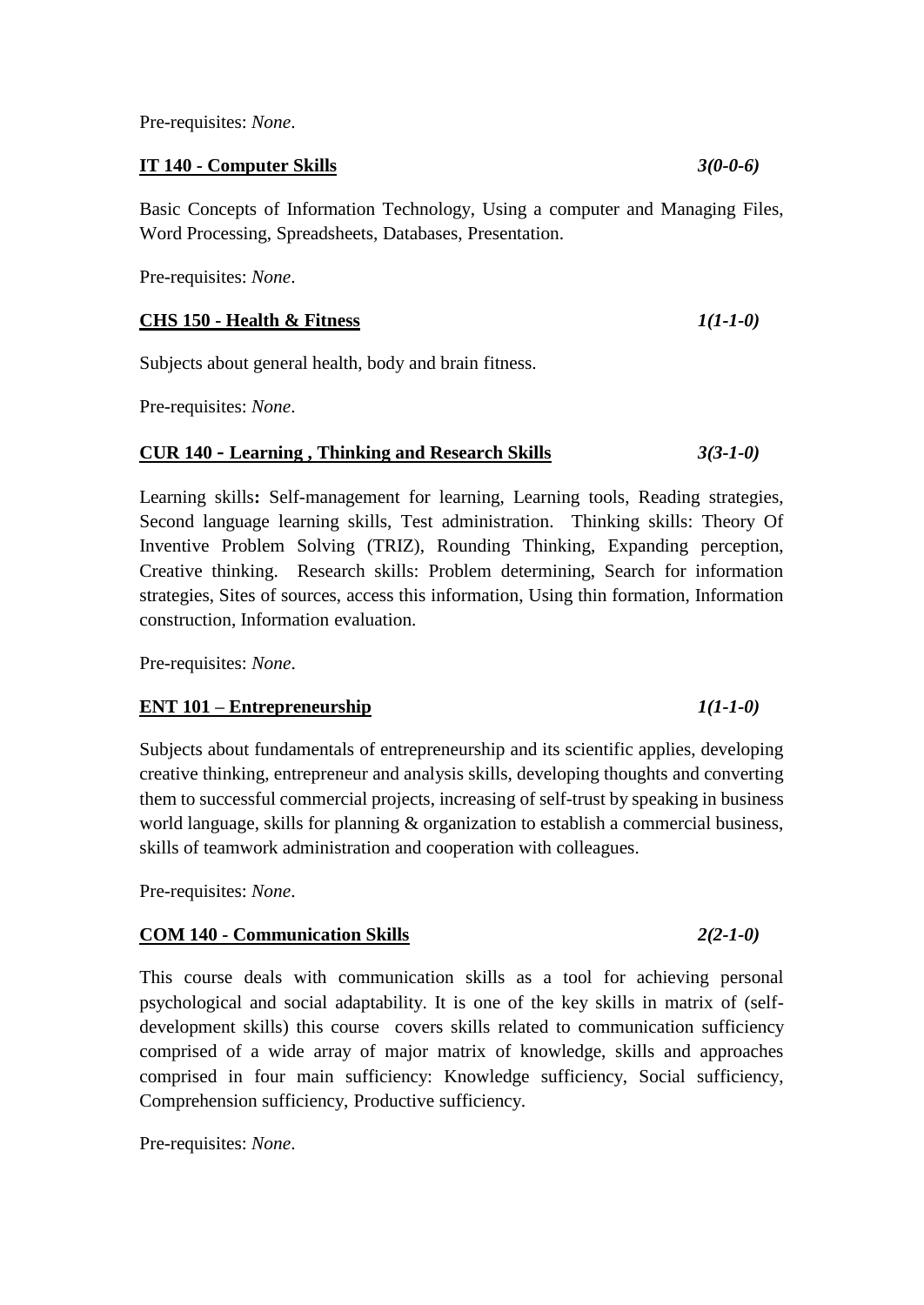| IC I - Islamic Culture I            | $2(2-0-0)$ |
|-------------------------------------|------------|
| IC II - Islamic Culture II          | $2(2-0-0)$ |
| <b>IC III - Islamic Culture III</b> | $2(2-0-0)$ |
| <b>IC IV - Islamic Culture IV</b>   | $2(2-0-0)$ |

These courses aim to introduce the student to the Islamic culture; manifestation of the Muslims attitude towards other cultures; explaining the characteristics of Islam, such as: Universality, Comprehensibility, integrity, consistency with human nature (instinct), reason, and science. These courses also explain the Islamic tenet and its fundamentals, such as: To believe in Allah, the Hereafter, the Angles, the Holy Books, the Messengers, and Divine Destiny.

Each student is required to take one compulsory Islamic course and select 3 other courses (A total of 8 cr. hr.) from the Islamic Culture Courses pool provided by College of Education, department of Islamic Culture. Refer to section 2.2.2: (University Requirements).

Pre-requisite: *None*.

#### **MATH 1110 : Calculus for Engineers** *3(3-2-0)*

Infinite series, convergence and divergence of infinite series, integral test, ratio test, root test and comparison test. Conditional convergence and absolute convergence, alternating series test. Power series, Taylor and Maclaurin series. Definite and indefinite integrals and the fundamental theorem of calculus. Double integral and its applications to area, volume, moments and centre of mass. Double integrals in polar coordinates. Triple integral in rectangular, cylindrical and spherical coordinates and applications to volume moment and center of mass. Vector fields, line integrals, surface integrals, Green's theorem, the divergence theorem, Stoke' theorem.

Pre-requisites: *MATH 140, MATH 150*

#### **MATH 1120 : Linear Algebra and Vector Analysis** *3(3-2-0)*

Introduction of Linear Algebra. Matrices and their operations. Types of matrices. Elementary transformations. Determinants, elementary properties. Inverse of a matrix. Linear systems of equations. Methods for solving the system of linear equations. Vector Calculus and line and plane in space. Calculus of vector valued function. Notions of limit, continuity, differentiability and optimization of function of several variables. Functions in two or three variables, limits, continuity, partial derivatives, differentials, chain rule, directional derivatives, tangent planes and normal lines to surfaces. Eigen values and Eigen vectors. Laplace transforms.

Pre-requisites: *MATH 1110*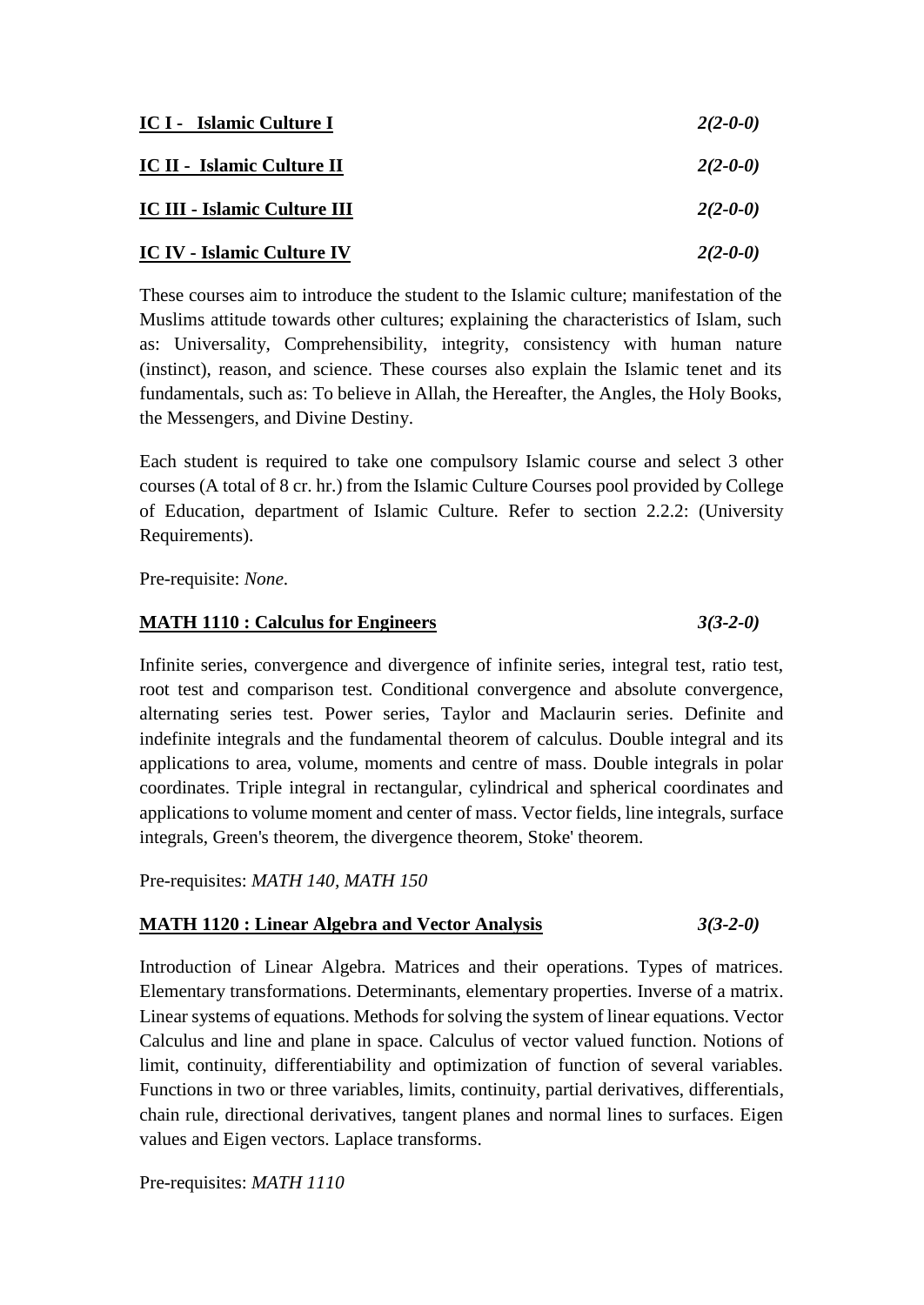#### **MATH 1130 : Differential Equations** *3(3-2-0)*

Various types of first order differential equations and their applications. Linear differential equations of higher order. Systems of linear differential equations with constant coefficients, reduction of order. Power series methods for solving second order differential equations with polynomial coefficients. Fourier series, Fourier series for even and odd functions. Complex Variables. Complex Fourier series. The Fourier Transform. Engineering Applications.

Pre-requisites: *MATH 1120*

#### **AGE 1150 : Engineering Probability and Statistics** *3(3-1-0)*

Probability and probability distribution, Mathematical expectations of random variables. Discrete and continuous distributions. Sampling distributions, Estimation, testing of hypothesis, Regression and correlation. Distribution functions. Statistical Analysis. Statistical Design of Experiment. Engineering Applications.

Pre-requisites: *None.*

#### **PHYS 1210 : Physics for Engineers I** *4(3-0-2)*

Review of kinematics, reference frames and relative motion. Newton's laws of motion, forces and fields. Work, energy and power. Oscillator motion. Electrostatics and Gauss' law. Magnetic fields and forces. Introduction to special relativity. Magnetostatics: magnetic fields and forces, Ampere's and Biot, Savart laws, Maxwell's equations, electromagnetic potentials. Electrostatics: Coulomb's law, electric field, Gauss's law, energy and potential, conductors, semiconductors and dielectrics, capacitance, Poisson's and Laplace's equations. Steady electric currents

Pre-requisites: *None.*

#### **PHYS 1220 : Physics for Engineers II** *4(3-0-2)*

Quantum nature of light and matter. Schrodinger equation: one-dimensional potential problems. Elements of atomic structure; electron spin, exclusion principle. Plane and spherical wave propagation, phase and group velocity, wave equation in one, two and three dimensions. Introduction to sound waves. Fermat's principle, matrix optics, aberrations. Polarization. Interference and diffraction. Lasers, detectors, introduction to fiber optics.

Pre-requisites: *PHYS 1210*

### **CHEM 1230 : Chemistry for Engineers** *4(3 -0-2)*

Introduction to chemical and physical concepts, measurements and units, mole concept, chemical equation and quantitative equations, chemical bonding and molecular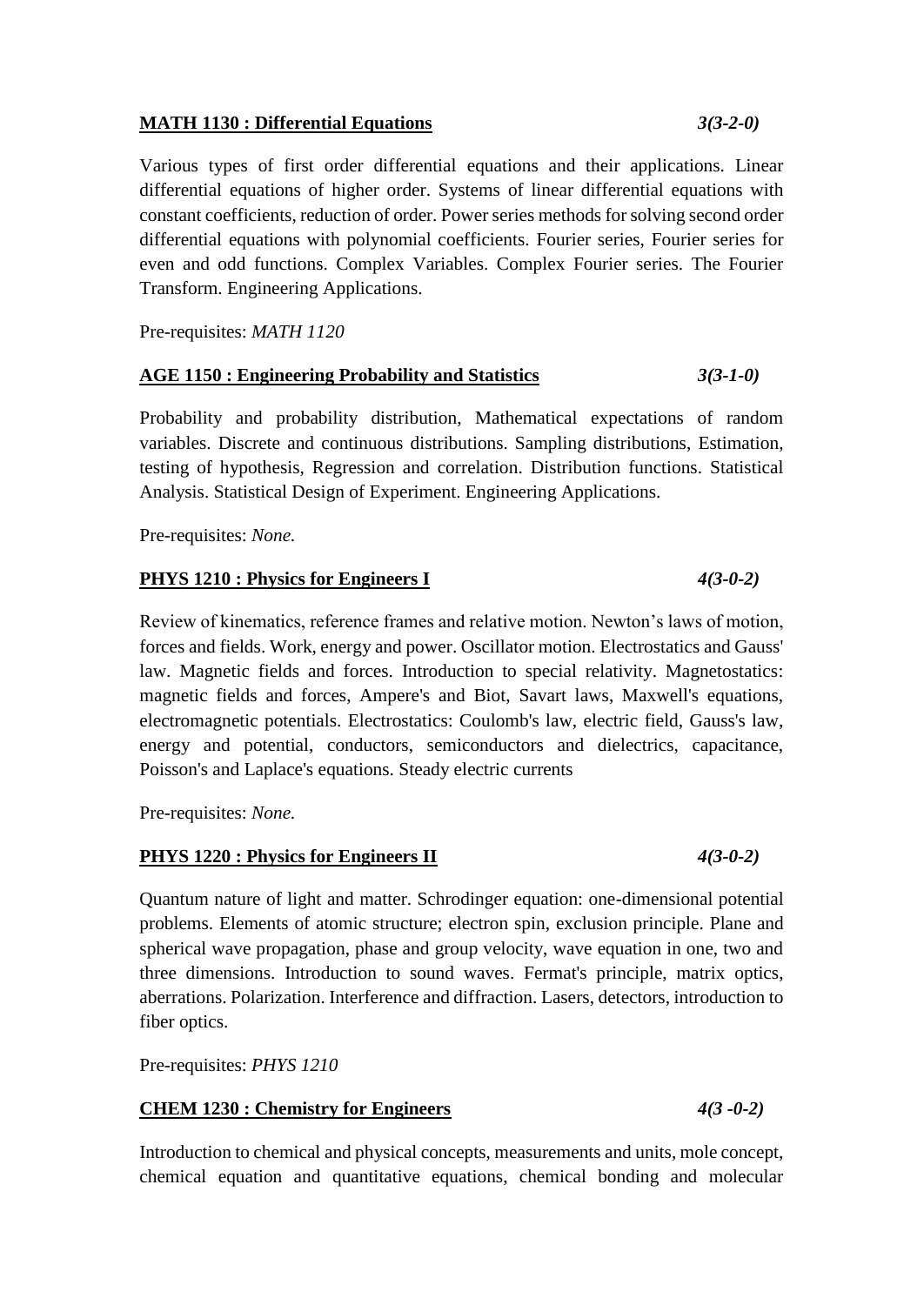geometry, gases and liquids (solutions), redox reaction, electro-chemistry, kinetics and equilibrium, acids and bases in solution  $(pH, K_w)$ , organic chemistry and polymers.

Pre-requisites: *None.*

#### **AGE 1310 : Basics of Engineering Drawing** *3(1-0-4)*

Constructional geometry and basics of lettering; Sketching; Orthographic projection; Sectional and auxiliary views; Dimensioning; Introduction to computer graphics; Engineering applications.

Pre-requisites: *None*.

### **AGE 1320 : Introduction to Manufacturing** *2(1-1-2)*

Introduction to manufacturing; A morphological Process Model: Basic Structure and classification of Manufacturing Processes; Material, energy and information flow systems, examples of manufacturing processes: Mass conserving (forming), Mass reducing (machining) and mass addition (Joining and Assembly) processes; Workshop requirements, Basic industrial and workshop safety, Principles of basic bench work operations and workshop metrology; manufacturing materials; The classification and fundamentals of manufacturing systems; Workshops visits; Some practical experiments, measurements, assignments and manufacturing operations.

Pre-requisites: *None.*

### **AGE 1510 : Technical Writing** *2(2-1-0)*

### Types of documents. Principles of organizing, developing and writing technical information. Report structure and components. Report forms and rhetorical patterns common to scientific and technical Disciplines. Technical writing conversions including headings, illustrations, style and tone. Extensive writing assignments for various report and document types.

Pre-requisites: *None*.

### **MATH 2140 : Numerical Methods** *3(3-2-0)*

Direct (Gauss-elimination and its variants) and iterative methods (Jacobi and Gauss-Seidel) for solving system of linear equations along with error estimate; System of nonlinear equations (Newton's method); Interpolation and Polynomial Approximations numerical differentiation. Numerical integration. Numerical solutions of differential equation. Engineering Applications

Pre-requisites: *MATH 1120, MATH 1130*

### **AGE 2330 : Engineering Mechanics** *3(3-1-0)*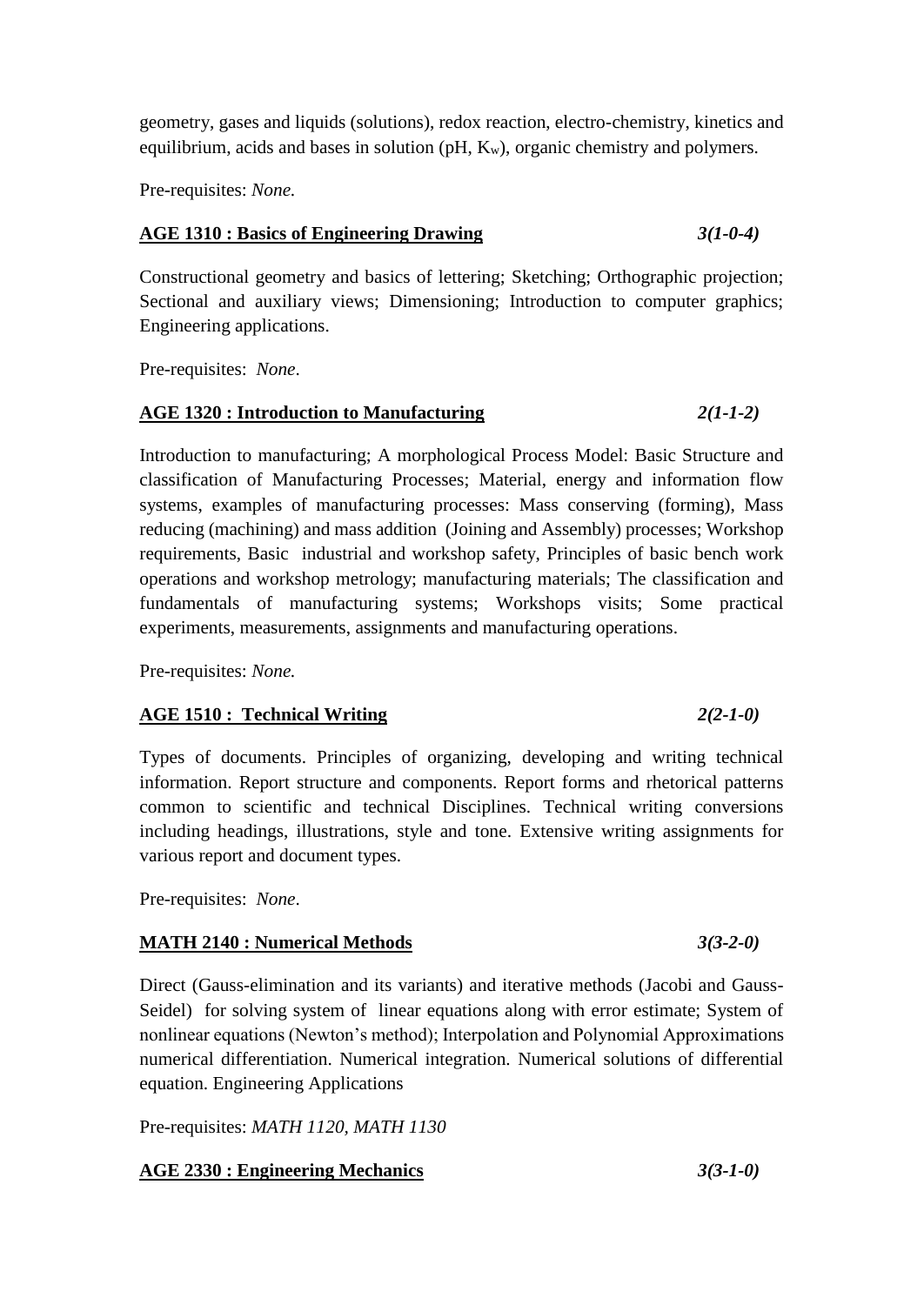Force systems; vector analysis, moments and couples in 2D and 3D. Equilibrium of force systems. Analysis of structures; plane trusses and frames. Distributed force system; centroids and composite bodies. Area moments of inertia. Analysis of beams. Friction. Kinematics of a particle: curvilinear motion, and relative motion; Kinematics of a rigid body in plane motion: relative velocity and acceleration, and rotating axes; Kinetics of particles: Newton's law, work and energy, impulse and momentum, and impact; Kinetics of a rigid body in plane motion: translation, fixed axis rotation, general motion, work and energy, and impulse and momentum.

Pre-requisites: *MATH 1110 and MATH 1120*.

#### **AGE 2340 : Basics of Engineering Measurements** *2(1-1-2)*

Measuring concepts; Engineering fundamentals: Engineering Problems and Fundamental Dimensions; System of Units and Unit Conversion. Types of instruments and measurands. Students T distribution; Errors in measurement; Uncertainty analysis of data; Evaluation of bias and precision uncertainty; Graphical presentation of data using Excel.; Analog and digital signals, Presentation of analog signals; Mean and RMS value of signals; Sampling of analog signals and associated errors; Digital signals; D/A and A/D converters. Analog and digital signal analysis; Data collection and analysis; Instrumentation specifications; Basic components of electrical and mechanical measurement system; Response of measurement system: Concept of order of measurement system; Time response of measurement system Measurement of length; time; mass; force, electric current; temperature; energy and power**.** Laboratory experiments both on mechanical and electromechanical measuring systems. Emphasis is on measurement of uncertainty and calibration of sensors.

Pre-requisites: *AGE 1150.*

#### **AGE 2410 : Computer Programming** *3(2-1-2)*

Introduce the students to basic structures of computer and concepts of both procedural and object-oriented programming using programming language, provide them with basic techniques to formulate problems, and implement the solutions using programming language. Develop, write, test, and debug computer programs for solving engineering problems.

Pre-requisites: *None*.

#### **AGE 2520 : Management Skills** *2(2-1-0)*

This course is about essential business skills for engineering students. Students will be exposed to a wide range of topics including management essentials, solving problems analytically and creatively, communicating supportively, managing groups and teams, taking decisions, making oral and written presentations, negotiation skills and other skills.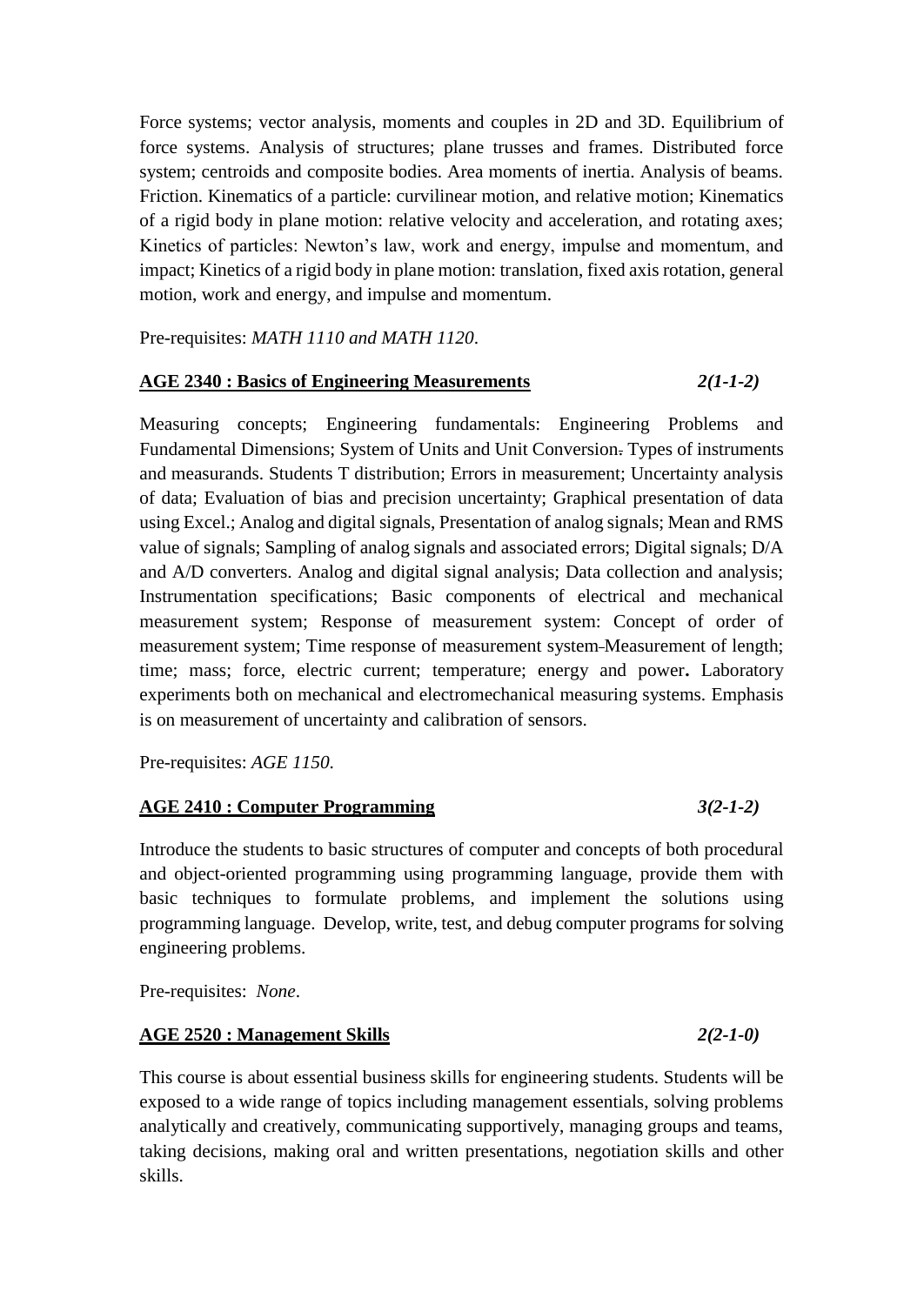#### **AGE 3350 : Introduction to Design** *1(1-1-0)*

Introduction to design process and phases. Enhancing on personal skills such as teamwork, leadership, written and oral presentation. Techniques for stimulation of ideas. Human factors in design. Searching, compiling, referencing and writing ethics. Guidelines for good written communication. Guidelines for slide preparation and good oral presentation. Delivering successful speeches. Writing memos and business letters. Introduction to academic and business proposals. Group dynamics, effective meetings, team-work, leadership and management skills. Engineering ethics and professional conduct. Intellectual property.

Pre-requisite: *AGE 1310.*

#### **AGE 4530 : Engineering Economy** *2(2-1-0)*

Cost concepts. Time value of money operations. Measuring the worth of investments. Comparison of alternatives. Depreciation. Economic analysis of public projects.

Pre-requisites: *None*.

#### **AGE 4540 : Seminar** *1(0-1-2)*

This course is to broaden and deepen students understanding of the different types of researches in the field of engineering. Also, to help students develop skills of analysis and criticism through training them in order to evaluate researches and design research plans. In this course a weekly seminar will be conducted by the different senior co-up graduation project teams as well as some invited speakers from industry. Student will widen his view of other engineering disciplines which has a positive impact in his future career where skills of working with teams of different specialties is a necessity.

Pre-requisites: *None*.

#### **AGE 4550 : Engineering Management** *2(2-1-0)*

This course is an introductory course on project management. The course covers the project management process from the beginning to the end, focusing on practical skills that make students able to immediately complete projects on time and on budget, while achieving their targets.

Pre-requisites: *None.*

#### **AGE 4560 : Industry and Environment** *2(2-1-0)*

This course focuses on drawing the attention of students on different aspects of environmental issues, legal aspects, and engineering solution. Hydrology and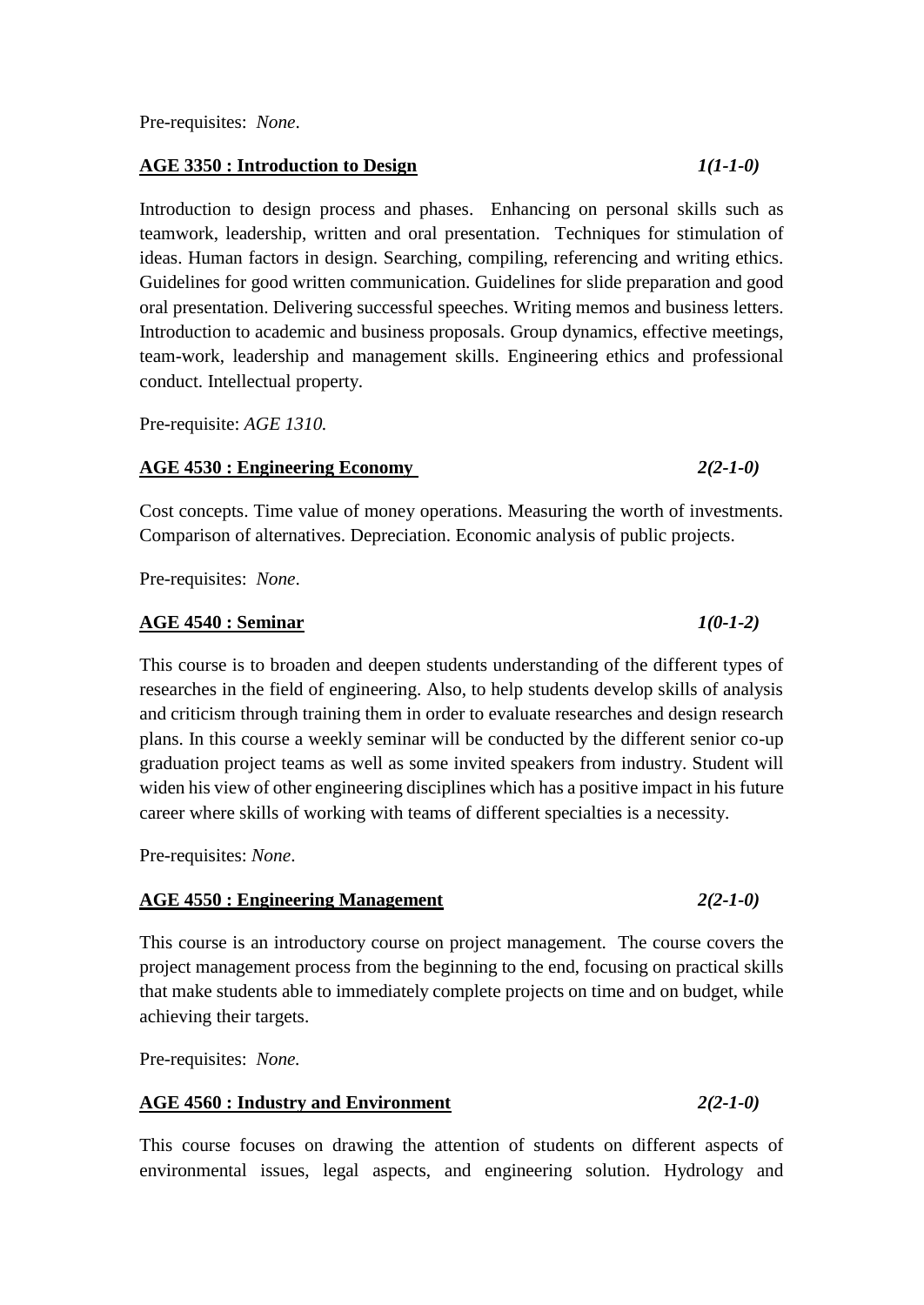hydrologic cycle; water and wastewater treatment are addressed. Air pollution, noise pollutions, industrial noise and radiation pollutions and their properties are well defined, explained and studied. Solid wastes, industrial wastes, hazardous wastes, and radioactive wastes and their management are identified and discussed. Eventually, site remediation, risk assessment, environmental regulations chapters are to be addressed as these topics have an important impact on students studying different engineering branches.

Pre-requisites: *None.*

#### **AME 2110 : Manufacturing Processes** *4(3-1-2)*

Manufacturing: introduction, design for manufacture and assembly, basic manufacturing processes, roles of engineers in manufacturing, Metal Casting Processes and Equipment:, Solidification of metals, Expandable mold casting processes, Multiple-use-mold casting, melting and pouring, Metal forming processes: Bulk forming processes, Sheet forming processes, Machining processes: Conventional machining processes: Turning, Drilling, Milling, Grinding; Joining and assembly processes: Fusion welding processes, Solid state welding, adhesive bonding and mechanical fastening. Experiments and tests on, welding; casting; forming; and cutting.

Pre-requisites: *AME 2510*

Co-requisites: *AME 3320*

#### **AME 2210 : Mechanical Engineering Drawing** *3(1-0-4)*

Auxiliary views; skew and inclined planes; Surface intersections; Developed views; Preferred numbers; Fits and tolerances; Machine components including fasteners and screws, gears, bearings , mechanical springs, etc.; Structural drawings; Assembly drawings; Graphical Interpretation of machine components and assemblies through the study of orthographic projection to include auxiliary views; section drawings and full dimensioning; translation of design instruction into detailed and assembly drawings; drawing conventions including weldments, piping, referencing and surface finish notation; selection of tolerances based on design requirements. Fundamentals of computer graphics and the use of Auto CAD computer drafting software.

Pre-requisites: *AGE 2310*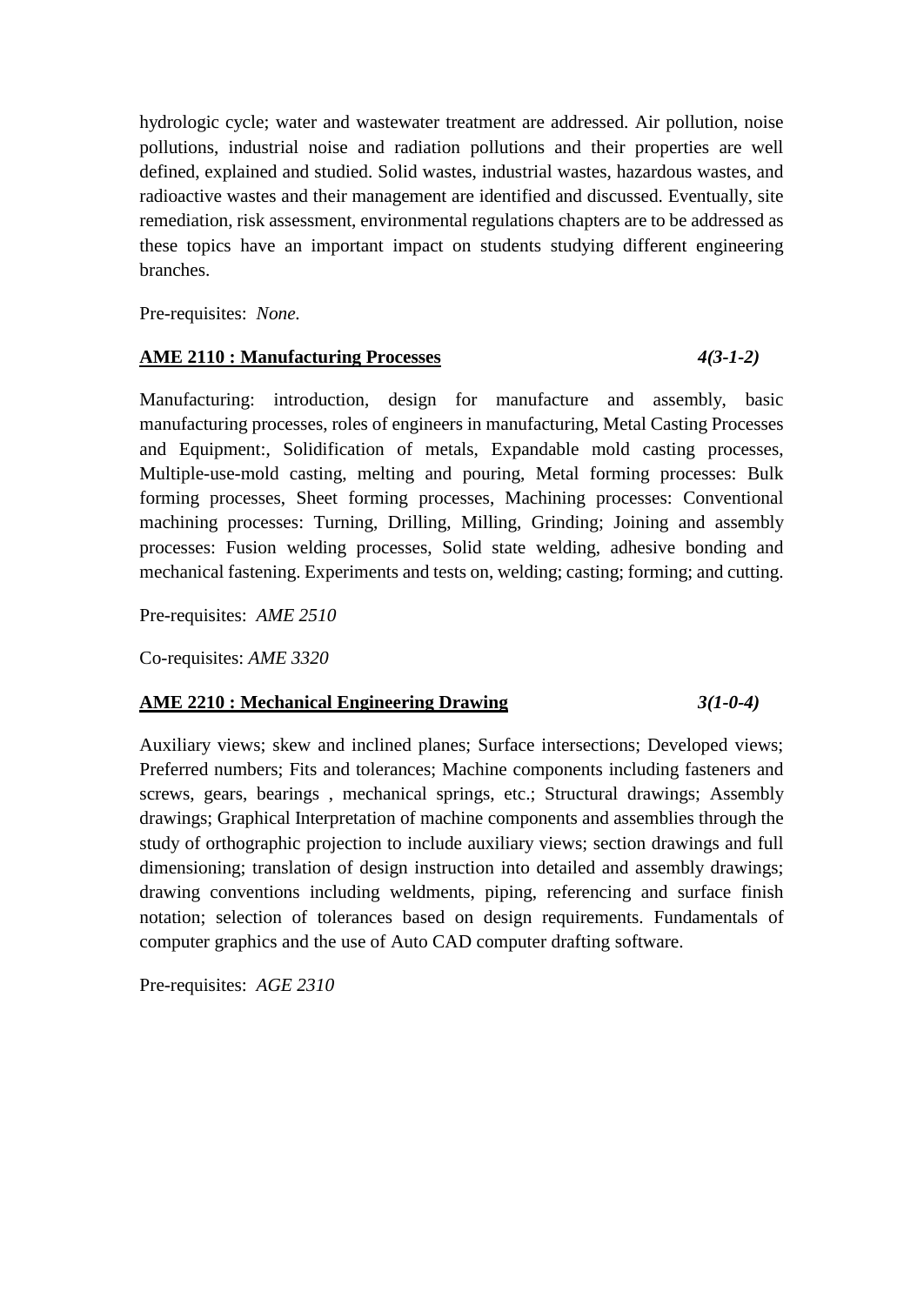#### **AME 2310 : Mechanics of Materials I** *3(3-1-0)*

Study of the mechanical behavior of solid bodies (Rods, shafts, beams, etc.) under various types of loading. Mechanical and thermal stresses and strains; Stress-strain relations; Axial deformation; Shear and bending moments in beams; Stresses in beams; Torsion of shafts, thin walled vessels; Combined loadings; Analysis of plane stress and plane strain; Stress and strain transformation.

Pre-requisites: *AGE 2330.*

#### **AME 2510 : Engineering Materials Science** *4(3-1-2)*

Introduction to materials engineering; Atomic bonding; Structure and characteristics of metals; polymers and ceramics; Imperfections; Diffusion; Mechanical properties of metals, polymers, ceramics; Equilibrium-phase diagrams; Microstructures of alloys; Heat treatment of plain-carbon steels, cast irons and precipitation hardening. Experiments and tests on, heat treatment; mechanical properties; materials morphology and structure; and microscopy.

Pre-requisites: *PHYS 1220, CHEM 1230*

#### **AME 2710 : Engineering Thermodynamics** *4(3-1-2)*

Basics concepts; Energy transfer; First law of thermodynamics; Second law of thermodynamics; Entropy; Carnot and reversed Carnot cycles; Rankin cycle; Vapor compression refrigeration cycle. Gas power cycles Availability; Ideal gas mixtures; Gas-vapor mixtures; Basics of Combustion;. Laboratory experiments concerning energy transfer, combustion, Basic vapor power Cycles. Working of gas turbine as a jet engine and a power plant.

Pre-requisites: *PHYS 1220*

Co-requisites: *AME 3810*

#### **AME 3010 : Mechanical Engineering Design** *4(3-1-2)*

Design of Mechanical Elements: Screws and Fasteners; Joining Components and Methods; Springs; Gears: Spur, Helical; Shafts, Brakes and Clutches, Flexible elements; Rolling Element Bearings; Journal Bearings. Term project

Pre-requisites: *AME 3320*

#### **AME 3120 : Modern Production Management** *3(3-1-0)*

Introduction to production and operation management. Decision making and production function. System concept. Analytical methods in production and operations managements. Capital costs and Investments; Waiting lines. Design of productive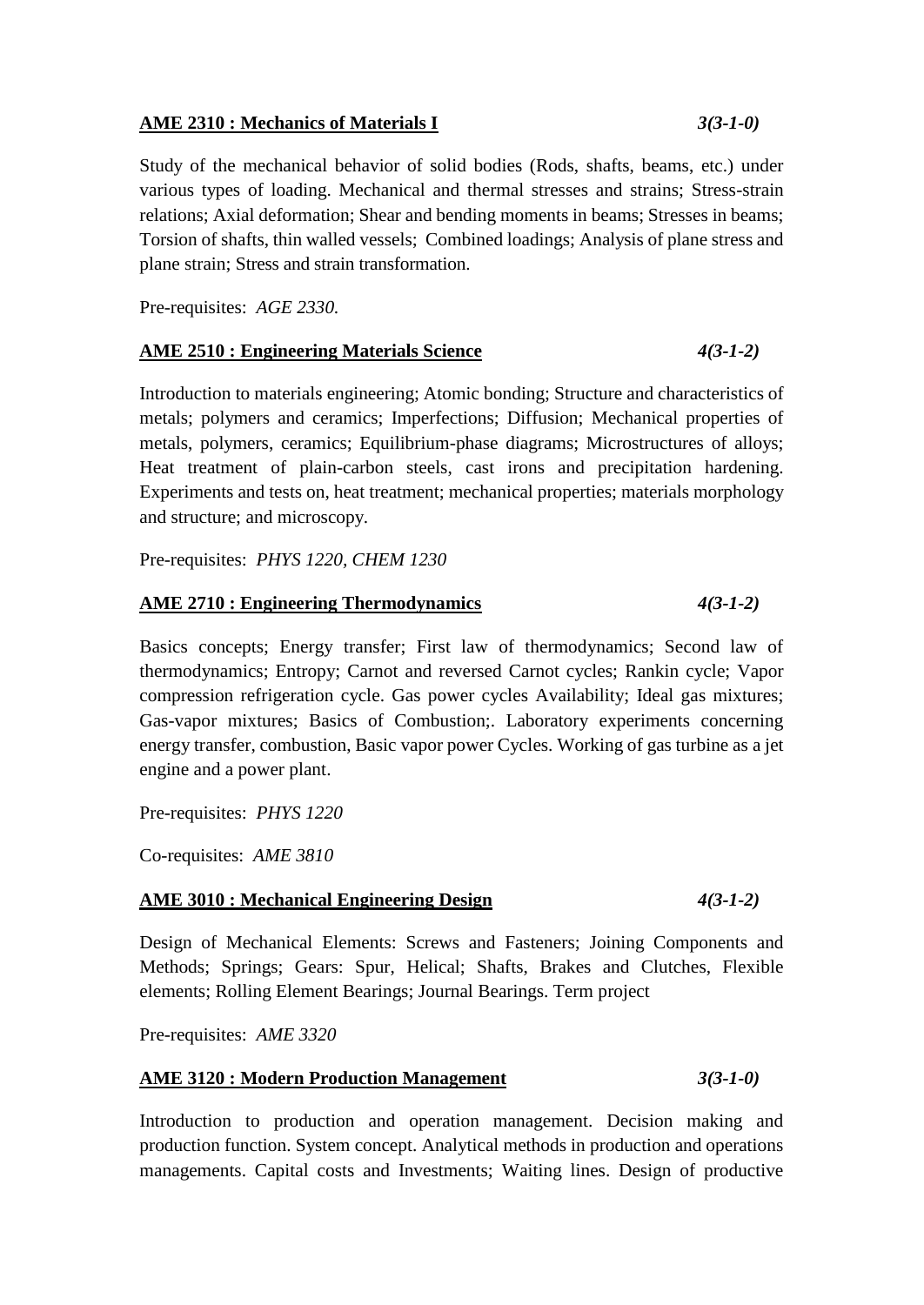systems; Process planning and layout of facilities; Job design and production standards and work measurements. Operation planning and control; Inventory, forecasting; scheduling and planning; Maintenance; Quality.

Pre-requisites: *AME 2110*

#### **AME 3320 : Mechanics of materials II** *4(3-1-2)*

Introduction to design: design process, problem formulation, engineering model, factors of safety and codes, overall design considerations; Stresses: stress concentration factors, residual stresses; Deflection and Stiffness; Stability and Buckling; Theories of failure: failure under static loading, fatigue loading; fracture mechanics. Experiments and tests on, thin and thick cylinders; deflection; strain measuring gauges and applications; buckling; torsion, stress and strain measurements, materials testing and mechanical properties; and photoelasticity.

Pre-requisites: *AME 2310*

#### **AME 3330 : Mechanics of Machinery** *4(3-1-2)*

Topological characteristics of planar mechanisms; Degree-of-freedom; Position, velocity and acceleration analysis of linkages: graphical and analytical methods; Static and dynamic force analysis of machinery: graphical and analytical methods; Flywheels; Cam mechanisms; Law of gearing; Simple and planetary gear trains; Labs; Gyroscopic motion; Balancing of Rotating masses; Gear train efficiency; Governors; etc, Term project.

Pre-requisites: *AGE 2330.*

#### **AME 3610 : System Dynamics and Control** *4(3-1-2)*

Modeling of physical systems: mechanical, electrical, hydraulic, pneumatic, and thermal systems; Laplace Transformation; Transfer Functions and Block diagrams; Basic concepts of automatic control; Dynamic system response (time and frequency domains), and stability. Control systems design (P, PI, PD, PID controllers) Experiments and tests on system modeling; control of pneumatic systems, hydraulic systems, system response  $(1<sup>st</sup>$  and  $2<sup>nd</sup>$  order systems), PID control for DC motor speed, Temperature and level control, etc.

Pre-requisites: *AGE 2330*

#### **AME 3720 : Heat Transfer** *4(3-1-2)*

Steady and unsteady one and two-dimensional heat conduction; Numerical analysis of steady and unsteady conduction; Free and forced convection for external and internal flows; Heat exchangers; Properties and processes of radiation, radiation exchange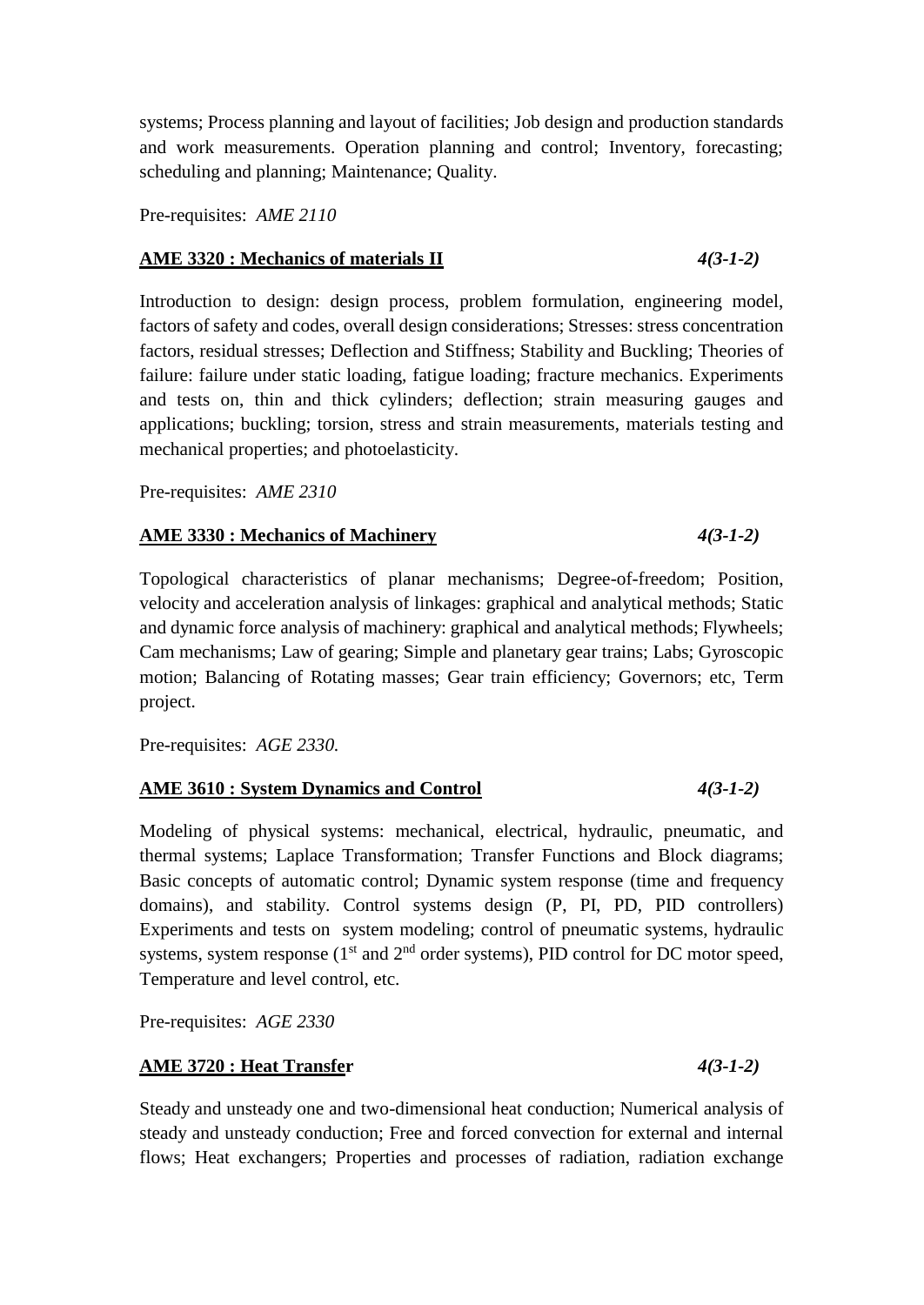between surfaces. Laboratory experiments concerning different modes of heat transfer both as a single and combined mode involving air and water.

Pre-requisites: *AME 3810*

#### **AME 3810 : Fluid Mechanics** *4(3-1-2)*

Dimensions and units; Fundamental concepts in fluids; Fluid statics; Control volume; Conservation of mass and momentum equations; Differential form of equations; Stream function and velocity potential; Euler's equations; Bernoulli's equation; Dimensional analysis and model studies; Internal incompressible viscous flow; External viscous flow. Laboratory experiments concerning basic principles of fluid motion and their application on forces on immersed bodies, free jets and flow in conduits.

Pre-requisites: *AME 2710*

#### **AME 4730 : Thermal-Fluid Systems** *3(2-1-2)*

Design of piping systems; Performance and selection of pumps, compressors and fans; estimating heating and cooling loads in buildings; Selection of thermal-fluid system components. Laboratory experiments concerning piping systems, pumps and pump systems, Compressors and fans, Basic air conditioning processes and refrigeration.

Pre-requisites: *AME 3720*

#### **AME 4910: Cooperative Training (Part I):** *0 credits*

This part starts typically during the summer session upon completion of 125 credit hours. In this part the student will spend the whole summer at a company in which his co-operative program will be performed. Based on his summer experience within the company and with the consultation of the industrial training advisor, he should develop a proposal about an engineering problem related to his major and the company requirements.

Pre-requisites: *Senior standing, Completion of 125 credit hours.*

### **AME 4920: Cooperative Training (Part II):** *9 credits*

### Starts typically upon completion of the Summer Training (AME 4910), the student will hand-in his proposal at the beginning of the semester and after acquiring the program approval he will be assigned an academic advisor to follow up on his training progress with the cooperation of the industrial advisor. The student will spend the whole semester at the company. However, he is required to communicate regularly with his academic advisor to follow up on his training and project progress. In addition, the academic advisor will visit the student on site and he will be in close contact with his industry advisor. At the end of his co-op training, the student is required to submit a full professional technical report about his training experience and the engineering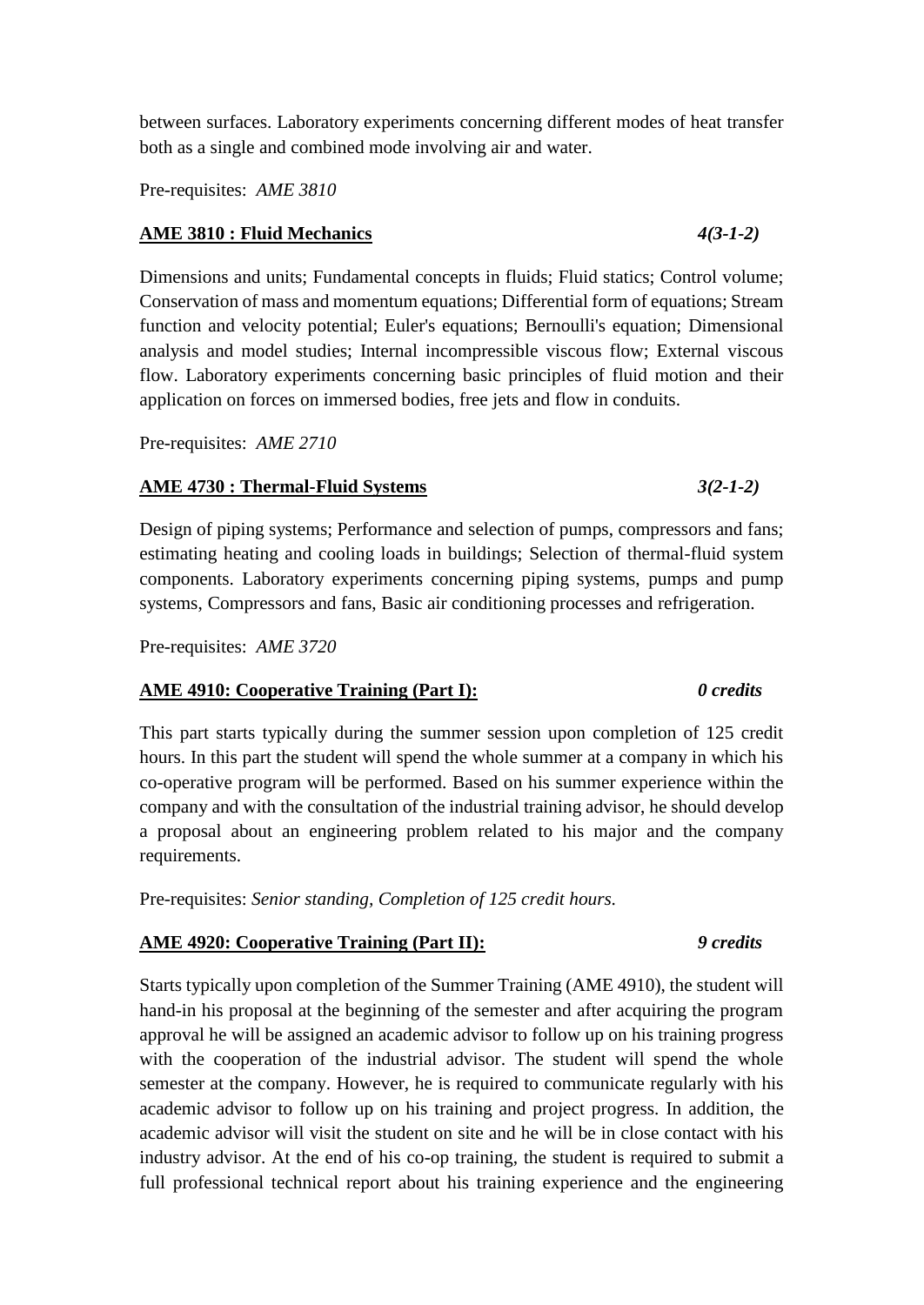skills and experience he has acquired. A public oral presentation by the student is required to be given in front of an examination committee that includes both advisors and other invited examiners and general audience and it is preferred to be given at the company site. The student's co-op final grade depends on his performance during training sessions, quality of work and report, presentation and the acquired engineering skills as well.

Pre-requisites: *AME 4910.*

#### **AME 4930: Capstone Senior Design Project** *3(1-0-4)*

Capstone Senior Design Project is a one-semester capstone experience in which senior students tackle engineering problems and attempt to formulate solutions. This project is a partnership program with industry that allows students working to solve actual problems encountered in industry. The project gives the students an opportunity to apply their skills in the real world and correlate their study with practical challenges. Towards the completion of the design project, students are allowed to work in teams or individually upon the obtaining of the program approval and their related academic and industrial supervisors. The major deliverable of the project is a comprehensive report that includes details of the background research, tasks, timelines, budget, preliminary feasibility studies, and project design steps. An oral presentation and poster demonstration are also required and will be evaluated by an examination committee to be chosen from industry experts as well as faculty members. The project grade reflects the student's ability to understand the engineering problem, formulate solution alternatives, identify the design constraints, and suggest a design proposal. Ethics in engineering practice and research, and professionalism are emphasized. Team design projects are highly encouraged.

Pre-requisites: *Senior standing, Completion of 125 credit hours.*

#### **AME 3620 : Electrical Circuits and Machines** *3(3-0-0)*

Circuit elements and laws, Thevenin and Norton equivalent circuits, voltage and current division, energy storage elements; circuit differential equations, AC circuits, sinusoidal sources and response of circuits to AC sources. Diodes, ideal diode and rectifiers, limiter, Zenor diodes. Introduction to transistors and amplifiers, JFE transistor, bipolar junction transistor, integral circuits. Digital electronic circuits; diode gates, BJT switch and logic families. Introduction to digital logic circuits, sequential logic, hardware implementation of logic circuits. Introduction to machinery principles; Transformers: types and construction of transformers; Transformer ratings and related problems; DC machinery fundamentals: construction of DC machines, voltage and torque equations; DC generators: equivalent circuit, types. DC motors: equivalent circuit, DC motor starters; AC machine fundamentals; synchronous machines: construction, excitation, generator and motor operations; Induction motors: single and three-phase, and special purpose motors.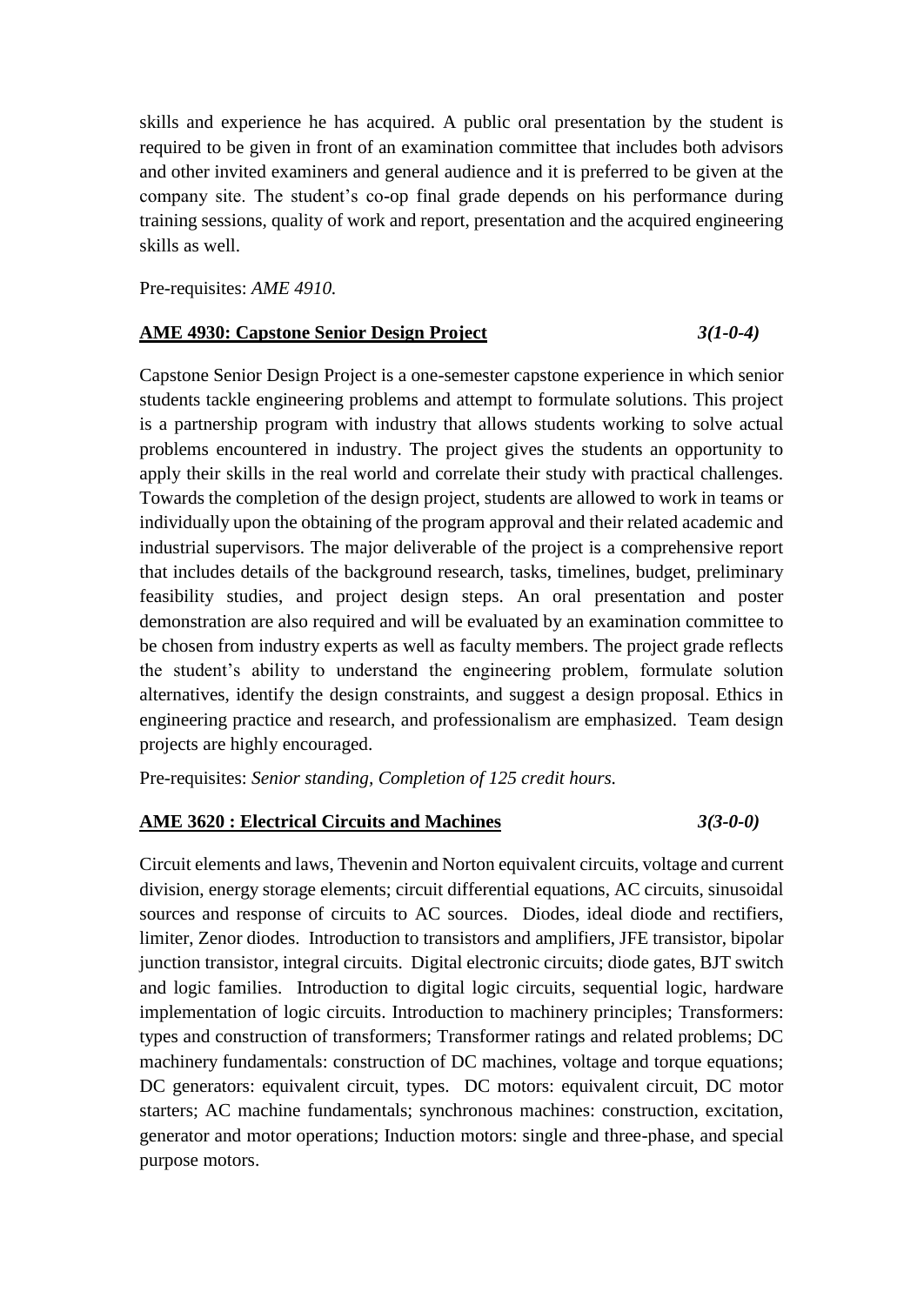#### **AME 4020 : Finite Element Method** *3(2-0-2)*

Finite element technology, including domain discretization, polynomial interpolation, application of boundary conditions, assembly of global arrays, and solution of the resulting algebraic systems. Finite element formulations for several important field equations are introduced using both direct and integral approaches. Finite element solutions to one- and two-dimensional mechanical engineering problems in solid mechanics, heat transfer, and vibrations; Galerkin's and variational finite element models; Commercial finite element analysis software ANSYS.

Pre-requisite: *AME 3010, AME 3720, AME 4920.*

#### **AME 4030 : Computer-Aided Design** *3(3-1-0)*

Introduction to the use of the digital computer as a tool in engineering design and analysis of mechanical components and systems. Simulation of static, kinematic and dynamic behavior. Optimal synthesis. Computer generation of geometric models, calculation of design parameters, trade-off diagrams, and finite-element modeling and analysis. Structural component design using industry-standard software. Term projects.

Pre-requisite: *AME 3010, AME 4920.*

#### **AME 4040 : Conceptual Design** *3(3-1-0)*

Systematic approach to design problems, morphology of design, feasibility study, preliminary design phase, detailed design phase, generation of ideas, evaluation of design concepts, use of computer techniques, designing for production, designing for ease of maintenance, assembly and detail drawings, reverse engineering. Term design projects.

Pre-requisite: *AME 3010, AME 4920.*

#### **AME 4050 : Materials Selection in Design** *3(3-1-0)*

Classification of all engineering material; Materials properties; Performance indices; Materials selection charts; Performance indices with geometry factors; Case studies

Pre-requisite: *AME 3010, AME 4920.*

#### **AME 4130 : Metal Forming and Metal Cutting Analysis** *3(3-1-0)*

Introduction: forming processes in industry, classification of forming processes, objectives of metal forming analysis. Yielding under combined stresses; Basic analytical methods; determination of flow patterns in metal forming; formability of sheet metals. Theory of metal cutting: mechanics of metal cutting, shear angle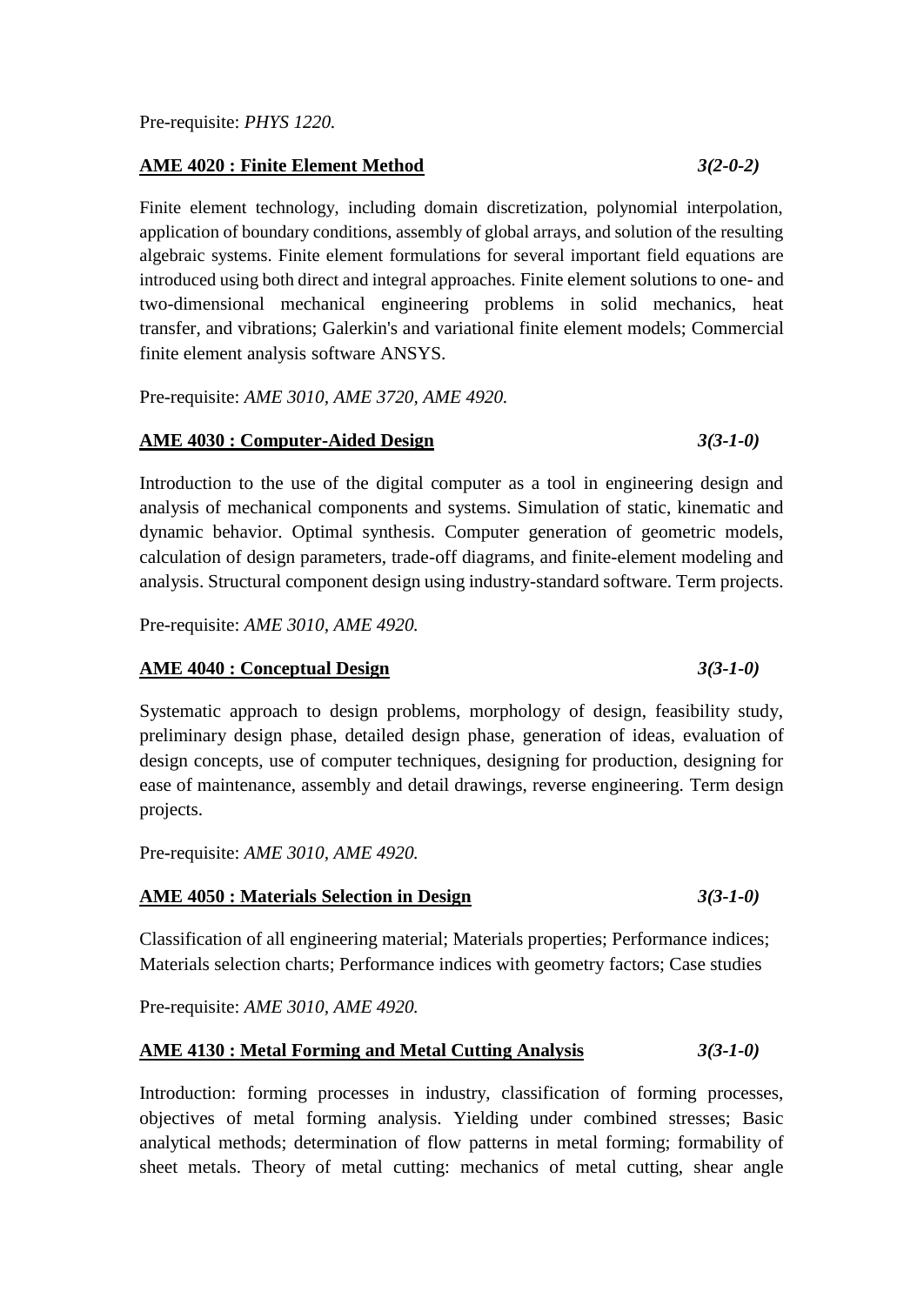relationships, theory of Ernst and Merchant; Temperature in metal cutting; Cutting tool geometry; Tool wear and tool life: types of wear, effects of cutting parameters, cutting fluids; Economics of metal cutting.

Pre-requisite: *AME 2110, AME 4920.*

#### **AME 4140 : Manufacturing Systems** *3(3-1-0)*

NC machines, basic principles; Numerical control and industrial robotics; Group technology and flexible manufacturing systems; Production lines; Machining centers; High speed machining; Manufacturing engineering: Process planning; Problem solving and continuous improvement; Concurrent engineering design for manufacturability; Production planning and control; Quality control.

Pre-requisite: *AME 2110, AME 4920.*

#### **AME 4150 : CNC machines** *3(3-1-0)*

Introduction to Computer Numerical Control Machining; Coordinates, Axes, and Motion, CNC Systems, CNC Controls, Operating a CNC Machine, Program Planning, Level-One Programming, Level-Two Programming, Setting Up a CNC Machine, Computer-Assisted Machining (CAM) Programming, Statistical Process Control (SPC), Computer Coordinate Measuring.

Pre-requisite: *AME 2110, AME 4920.*

#### **AME 4420 : Principles of Refrigeration** *3(2-0-2)*

Vapor - compression refrigeration systems: standard cycle and its modification, compressors, condensers, evaporators, expansion devices, system analysis, multipressure systems; Absorption refrigeration systems: Lithium-Bromide system, cycle and improvements, combined systems; Aqua-Ammonia systems.

Pre-requisite: *AME 2710, AME 4920.*

#### **AME 4430 : Air Conditioning** *3(3-1-0)*

Air conditioning systems; HVAC applications; Basic air conditioning processes; Indoor air quality; Heat transmission in buildings; Solar radiation; Load calculations; Pipes and ducts design; Air distribution; Equipment selection; HVAC control.

Pre-requisite: *AME 3720, AME 4920.*

### **AME 4440 : Internal Combustion Engines** *3(2-0-2)*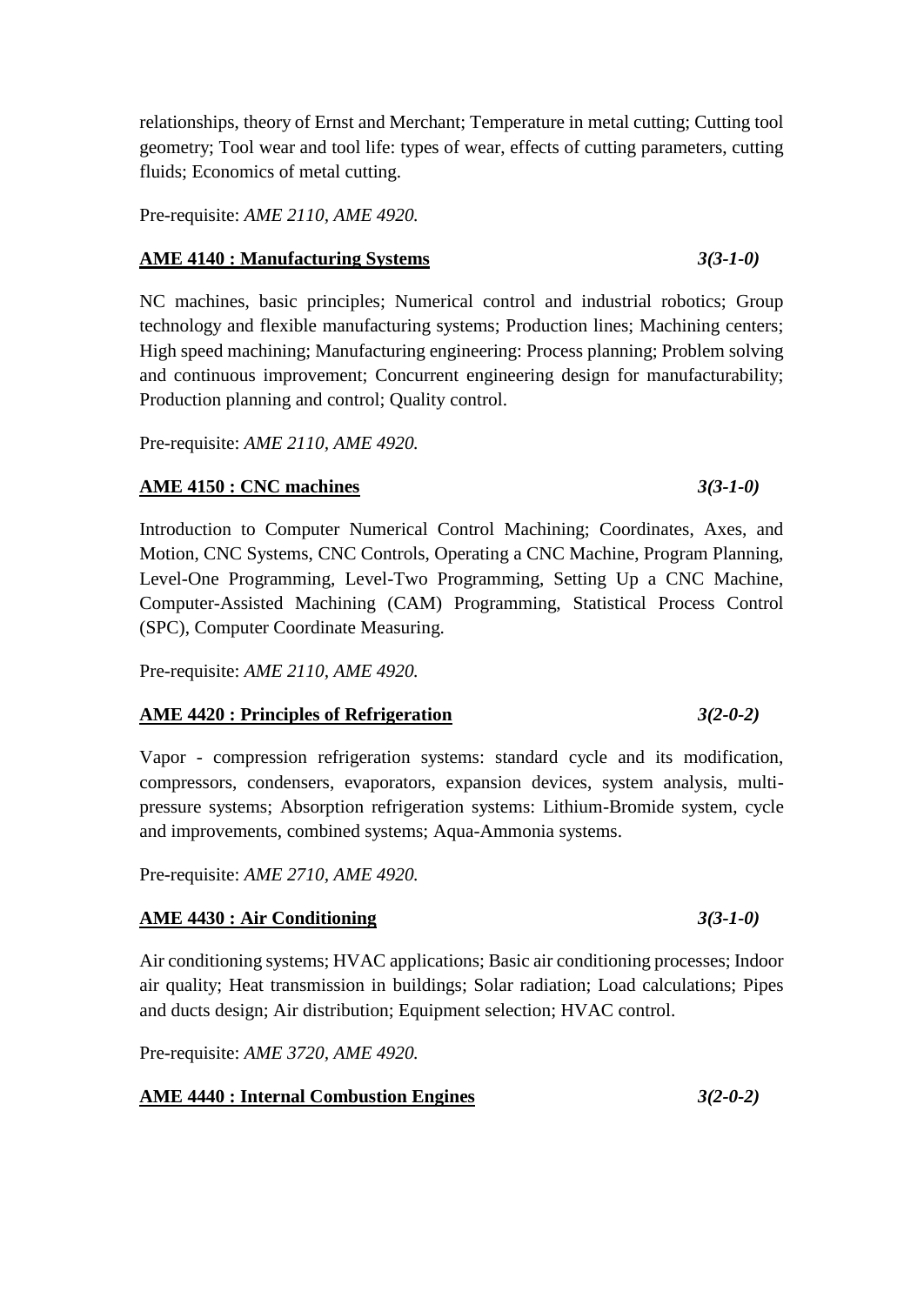Air standard cycle approximation; Fuel air cycle analysis; Actual engine cycles; Engine friction; Detonation; Air capacity performance and supercharging; Performance tests for SI and CI engines.

Pre-requisite: *AME 2710, AME 4920.*

#### **AME 4520 : Introduction to Composite Materials** *3(3-1-0)*

Stress and strain analysis of continuous fiber composite materials. Orthotropic elasticity, lamination theory, failure criterion, and design philosophies, as applied to structural polymeric composites.

Pre-requisite: *AME 3010, AME3720, AME 4920.*

#### **AME 4530 : Mechanical Behavior of Materials** *3(3-1-0)*

Fundamentals of elastic, viscoelastic and plastic deformation of materials; the elementary theory of static and dynamic dislocations; fracture, fatigue, creep; strengthening mechanisms.

Pre-requisite: *AME 3010, AME 4920.*

#### **AME 4620 : Introduction to Mechatronics** *3(2-1-2)*

Introduction to mechatronics systems; modeling of mixed mechatronics systems; microcontroller programming and interfacing; theory, selection and implementation of actuators commonly used in mechatronic systems (electrical motors, pneumatic and hydraulic actuators, solenoids, etc.); modeling, interfacing and signal conditioning of motion sensors (potentiometers, proximity probes, capacitive sensors, piezoelectric transducers, fiber optic sensors, photoelectric sensors, ultrasonic sensors, linear variable differential transformers (LVDT), digital sensors (optical encoders, magnetic encoders, tachometer); etc.; programmable logic controller (PLC); control architectures and case studies in mechatronics systems. Lab, students *are required to* have the low cost Mechatronics Student Kit to keep. Hands on practice on microcontrollers, data acquisition, pneumatic and hydraulic systems, PLC programming, mechatronics systems.

Pre-requisite: *AME 3330, AME 3610, AME 4920.*

#### **AME 4630 : Introduction to Robotics** *3(3-1-0)*

Definitions, popular robots, history of technology, and future robots. Planar and spatial rigid body motion. Robot configurations, links, joints, geometry, and coordinates. Forward kinematics and inverse kinematics of planar, 3-R wrist, and 3D robots. Robot Jacobian, trajectory planning, statics and gripping, and dynamics and control.

Pre-requisite: *AME 3330, AME 3610, AME 4920.*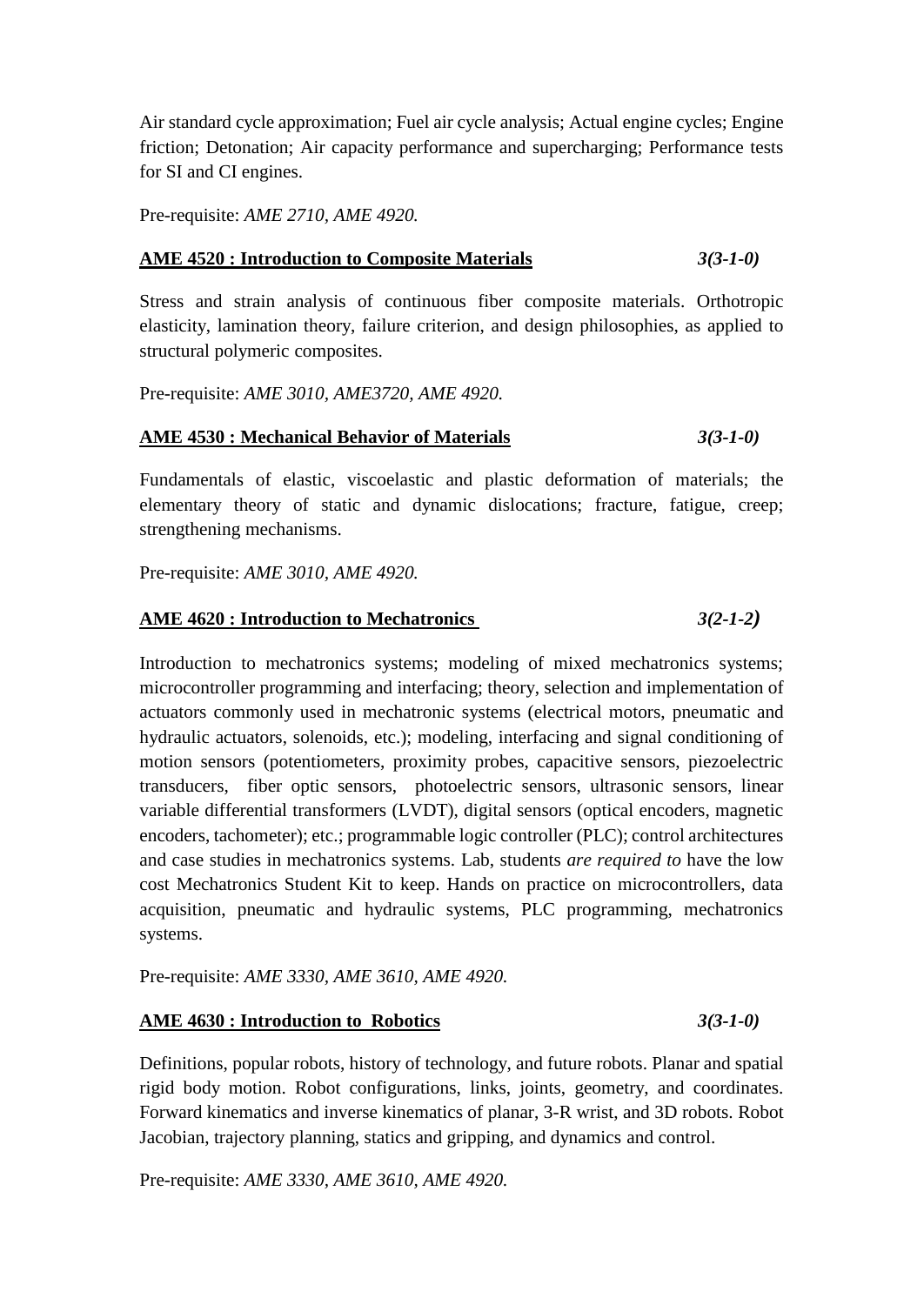#### **AME 4750 : Renewable Energy** *3(3-1-0)*

Solar radiation spectrum; Global distribution; Seasonal variation; Effect of tilt angle; Resource estimation; Flat plate collectors; Solar Concentrators Introduction to Photovoltaics; PV Cell Characteristics, Modules, Arrays and system types, Wind energy distribution, Wind power, Wind turbines, Wind farms and energy generation, Hydrogen: Energy generation, Hydrogen energy transfer; Fuel cells, Types of fuel cells, Hydropower, Ocean thermal energy conversion; Biomass; Geothermal energy, Tidal energy, Wave energy.

Pre-requisite: *AME 3720, AME 3810, AME 4920.*

#### **AME 4760 : Energy Conversion and Storage Systems** *3(3-1-0)*

Analysis of thermo-mechanical, thermo-chemical, electrochemical, and photoelectric processes and technologies of renewable energy conversion and storage systems; onshore and off-shore energy conversion; innovative energy storage devices; energy carriers, synthesized fuels, and fuel reforming. Emphasis is on advanced energy technologies, energy efficiency, systems performance, innovative grid connections, and minimizing environmental impacts

Pre-requisite: *AME 3720, AME 4920.*

#### **AME 4770 : Water Desalination** *3(3-1-0)*

Fundamentals of water desalination; thermal methods of desalination: MSF, MED, Freezing, Vapor compression, humidification-dehumidification, solar still; Reverse Osmosis, Electro dialysis, Membrane evaporation desalination, Nanotechnology and desalination.

Pre-requisite: *AME 3720, AME 4920.*

#### **AME 4820 : Propulsion** *3(2-0-2)*

Basic one-dimensional flow isentropic flow with area change, Construction details, working and performance characteristics of propellers, ramjets, turbojets, turbofans, turboprop jets. Performance analysis of inlets, exhaust nozzles, compressors, burners, and turbines. The thrust equation - Factors affecting thrust - Effect of pressure, velocity and temperature changes of air entering compressor - Methods of thrust augmentation. Performance characteristics of rockets engine. Liquid and solid propellant rocket motors. Performance of rocket flight, Single and multi-stage chemical rockets.

Pre-requisite: *AME 3810, AME 4920.*